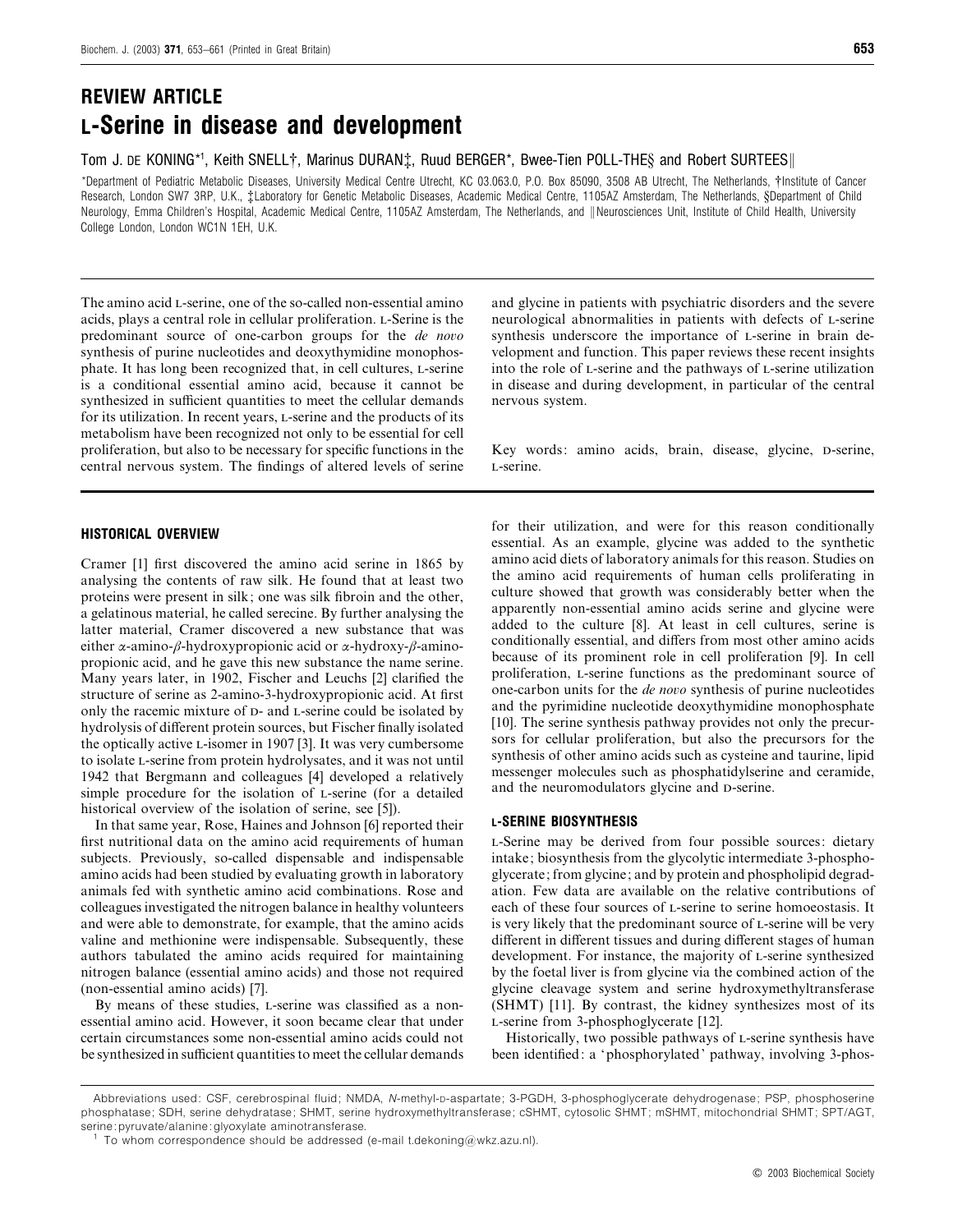

#### *Scheme 1 Sources of L-serine*

Enzymes are as follows: I, 3-PGDH; II, phosphohydroxypyruvate aminotransferase; III, PSP; IV, SHMT; V, glycine cleavage system. THF, tetrahydrofolate; MTHF, methylenetetrahydrofolate.

phoglycerate, phosphohydroxypyruvate, L-phosphoserine and Lserine, and a 'non-phosphorylated' pathway [13,14]. The latter pathway involves D-glycerate, hydroxypyruvate and L-serine. Rowsell et al. [15] and Cheung et al. [16] suggested simultaneously in 1969 that the non-phosphorylated pathway is not a synthetic pathway, but rather is involved in its reverse direction in gluconeogenesis, and that the phosphorylated pathway is the primary route for L-serine biosynthesis. Indeed, it was shown that the phosphorylated pathway plays no role in gluconeogenesis, because of irreversibility of the final step, the dephosphorylation of phosphoserine [17]. Consistent with this view is the presence of the enzymes of the phosphorylated pathway in many tissues, whereas the enzymes of the non-phosphorylated pathway are restricted to liver and kidney [18].

In the biosynthetic pathway, the glycolytic intermediate 3 phosphoglycerate is converted into phosphohydroxypyruvate, in a reaction catalysed by 3-phosphoglycerate dehydrogenase (3- PGDH; EC 1.1.1.95) (Scheme 1). Phosphohydroxypyruvate is metabolized to phosphoserine by phosphohydroxypyruvate aminotransferase (EC 2.6.1.52) and, finally, phosphoserine is converted into L-serine by phosphoserine phosphatase (PSP; EC 3.1.3.3) (Scheme 1).

In liver tissue, the serine biosynthetic pathway is regulated in response to dietary and hormonal changes. Of the three synthetic enzymes, the properties of 3-PGDH and PSP are the best documented. The activity of rat liver 3-PGDH and, to a lesser degree, of PSP is inversely related to the protein content of the rat diet. The activity of both enzymes is low on a highprotein}low-carbohydrate diet, and that of 3-PGDH is high on a low-protein/high-carbohydrate diet [18]. The sulphur-containing amino acids methionine and cysteine play an important role in mediating the effects of protein on 3-PGDH activity [19,20]. Hormonal factors such as glucagon and corticosteroids also influence 3-PGDH and PSP activities in interactions dependent upon the animal's diet [18]. In tissues other than the liver, no such relationship between dietary intake and enzyme activity exists [18]. The flux through the serine biosynthetic

pathway in rat and rabbit liver is regulated at the level of PSP, the irreversible and rate-limiting step in serine biosynthesis [21]. In contrast with 'classical' feedback, this amino acid biosynthetic pathway is regulated at its final step and is thus controlled by the cellular demand for the serine product. For instance, the enzymes of the serine biosynthesis pathway are up-regulated in rapidly proliferating tissues, such as neoplastic tissues, to meet the cellular demands for increased L-serine utilization [22]. According to some authors, the role of PSP is not limited to simply supplying precursors, but, in parallel with the function of other housekeeping genes in carcinogenesis, a role for PSP in endometrial carcinogenesis has been suggested [23]. Strunck et al. [23] suggested that the up-regulation of PSP in an *in itro* model of endometrial adenocarcinoma was possibly related to the formation of phospholipids involved in signal transduction, as well as providing building blocks for peptide synthesis.

Enzymes of the serine biosynthetic pathway are present in many organs and tissues, in addition to the liver. High activities of these enzymes are present in kidney, testis, spleen and brain, whereas low activities are found in skeletal and heart muscle [18]. It has been shown that up-regulation of 3-PGDH takes place at the level of mRNA transcription, and that the down-regulatory effect of the sulphur amino acid cysteine involves mRNA destabilization [20,24]. Interestingly, studies of 3-PGDH mRNA expression in human tissues showed the presence of different transcripts in tissues known to have a high or low enzyme activity [25]. Although little is known about the relative quantitative contributions of the different sources of L-serine in different tissues, the data suggest that, in tissues with a high activity of the synthetic enzymes, biosynthesis via 3-phosphoglycerate is likely to represent an important supply of L-serine.

# *L-SERINE UTILIZATION*

Although L-serine has a well recognized central role in cellular proliferation, multiple pathways of L-serine utilization are present, and these pathways do not relate only to the supply of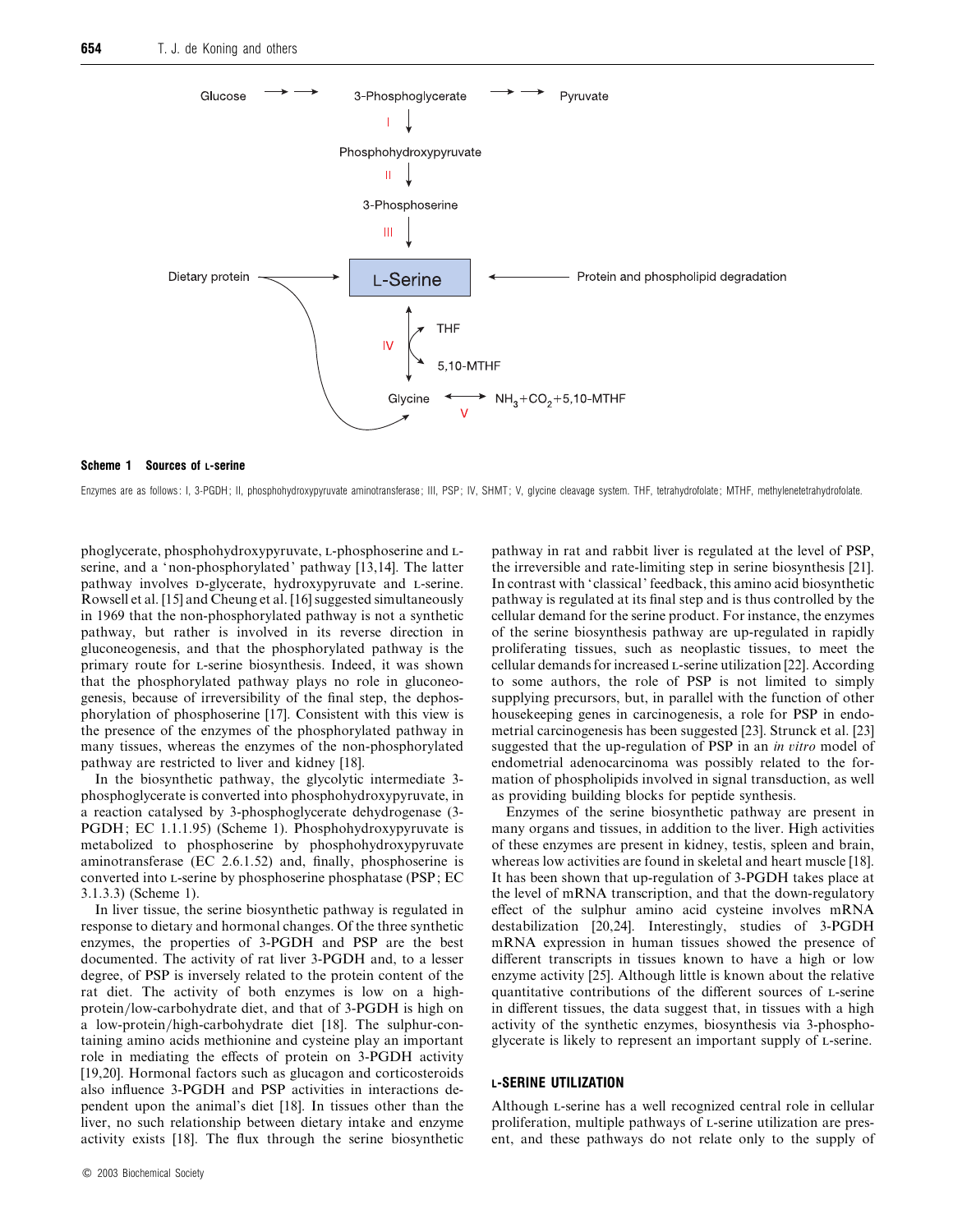

*Scheme 2 Pathways of human L-serine utilization*

Enzyme systems are as follows: I, 'non-phosphorylated' serine pathway, involved in gluconeogenesis; the formation of hydroxypyruvate is catalysed by SPT/AGT; II, glyoxylate pathway; III, Dserine and pyruvate formation via D/L-serine racemase; IV, SHMT; V, glycine cleavage system; VI, transmethylation pathway of methionine metabolism; VII, trans-sulphuration pathway of methionine metabolism; VIII, formation of phosphoglycerols from L-serine and cytidine diphosphodiacylglycerol; IX, formation of sphingolipids; sphingosine is synthesized from L-serine and palmitoyl-CoA. Direct formation of pyruvate by SDH does not appear to play a role in human metabolism (indicated by ?). MTHF, methylenetetrahydrofolate.

nucleotide precursors. The various pathways of L-serine utilization are discussed below.

# *L-Serine and gluconeogenesis*

In mammals, two pathways are involved in gluconeogenesis from L-serine. One involves the direct formation of pyruvate from Lserine by serine dehydratase (SDH; EC 4.2.1.13) (Scheme 2). The other pathway involves the formation of hydroxypyruvate by serine: pyruvate/alanine: glyoxylate aminotransferase (SPT/ AGT; EC 2.6.1.51) (Scheme 2). Considerable differences exist between species in the relative contributions of these two gluconeogenic pathways, depending upon the dietary composition of the food consumed by the animals. Furthermore, SPT/AGT displays a species-specific organelle distribution; it is localized in mitochondria in carnivores, whereas it is present in peroxisomes in herbivores and humans, and in both organelles in rodents. In rodents the flux through SDH appears to be the major gluconeogenic route [26], whereas in dogs the predominant pathway appears to be through the aminotransferase [27]. In human liver SPT/AGT seems dominant, and in fact SDH does not appear to play a role in human metabolism [27]. The main role of SDH and SPT/AGT may be in the disposal of serine and glycine as the metabolic exits for spillover from these amino acid

pools [26]. Notwithstanding the particular route involved, data from amino acid balance studies across the cannulated liver showed that serine is a net contributor to hepatic gluconeogenesis, but is of lesser significance than alanine and glutamine [28,29].

An important exception to these observations might be the brain. In a recent report by de Miranda et al. [30], the formation of pyruvate via  $D/L$ -serine racemase has been reported, linking the serine pathway to cellular energy metabolism.

The formation of hydroxypyruvate by  $SPT/AGT$  is the first step of the biosynthetic pathway of glyoxylate formation, and this step is impaired in hyperoxaluria type 1. Hydroxypyruvate cannot be converted into *p*-glycerate in hyperoxaluria type 2, and finally p-glycerate cannot be phosphorylated in p-glycerate kinase deficiency  $[31,32]$ . Consequently, *L*-serine may potentially aggravate the biochemical and clinical symptoms of these three inborn errors of metabolism.

# *SMHT*

The pathway of *L*-serine catabolism initiated by SMHT is the major source of one-carbon groups, providing formyl groups for purine synthesis and methyl groups for pyrimidine synthesis, the remethylation of homocysteine and many other methylation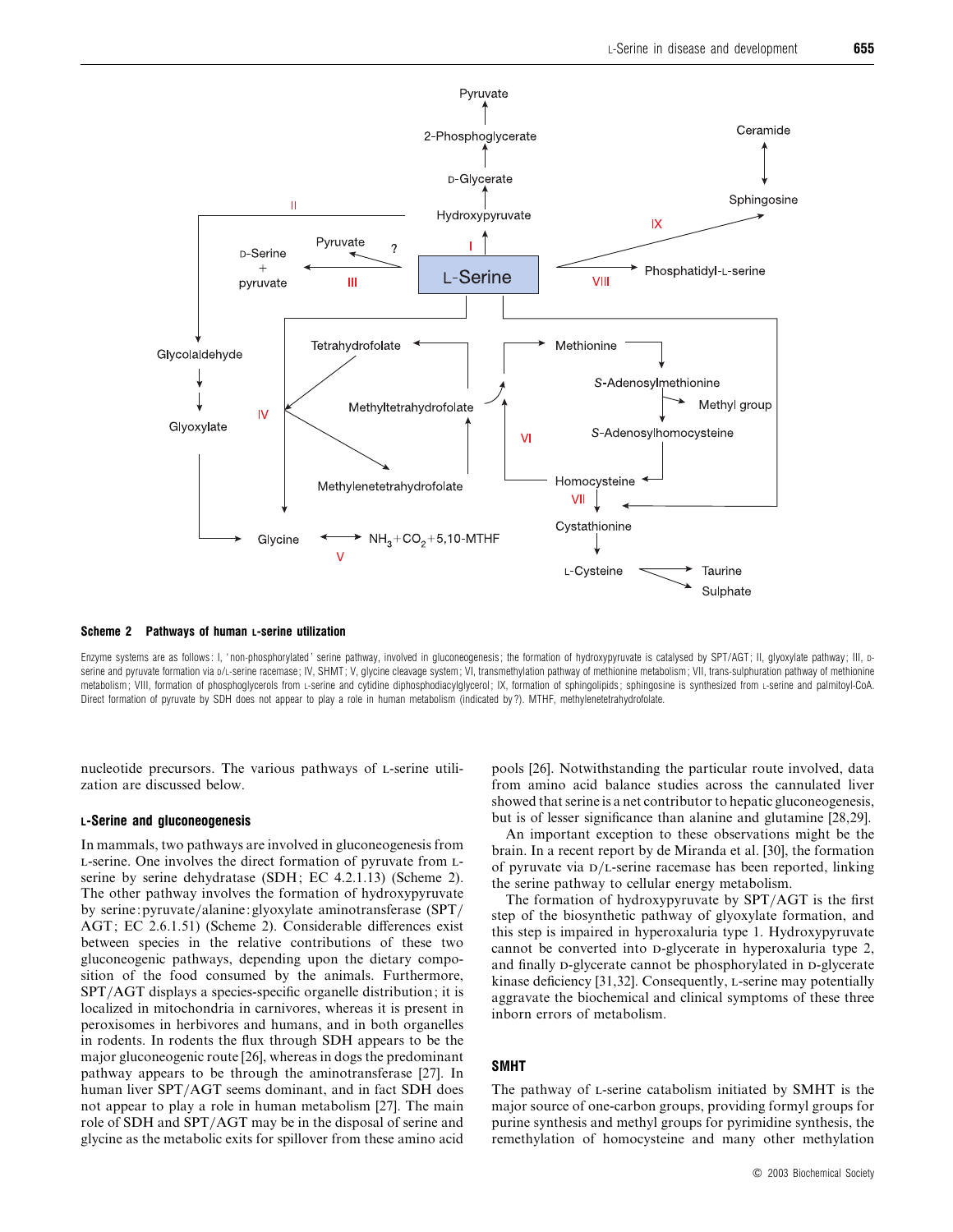reactions involved in cellular homoeostasis. SHMT (EC 2.1.2.1) catalyses the formation of glycine from serine, thereby generating 5,10-methylenetetrahydrofolate (Scheme 2). Two isoenzymes of SHMT exist: a mitochondrial enzyme (mSHMT) and a cytosolic enzyme ( $cSHMT$ ). The reversible  $L$ -serine-to-glycine interconversion by the different isoenzymes plays a role in maintaining the intracellular concentrations of one-carbon groups in the different cellular compartments. The exchange of L-serine, glycine and formate through the mitochondrial membrane is likely to be the main pathway for the equilibrium of activated intramitochondrial one-carbon groups such as 5,10-methylenetetrahydrofolate, and L-serine, glycine and formate are the key metabolites in this transfer [33,34]. The two isoenzymes mSHMT and cSHMT have distinctive functions. Although the literature is not conclusive, it appears that in mitochondria L-serine is the major donor of one-carbon groups via mSHMT [35], whereas in the cytosol, cSHMT is involved in the supply of one-carbon units for thymidilate synthesis and is an important regulator of *S*-adenosylmethionine synthesis [36].

In neoplastic tissues, the serine synthetic enzymes and SHMT are significantly up-regulated [22]. Moreover, the gluconeogenic pathways of serine utilization are absent from these tissues, and this couples serine synthesis directly to nucleotide precursor formation in cancer cells. Therefore this area of the metabolic biochemistry of cancer cells is a potential target for anti-cancer therapy, either by antagonizing the pyridoxal phosphate cofactor or by direct inhibition of SHMT [37–39].

## *L-Serine and cystathionine formation*

The L-serine utilization pathway through SHMT produces 5,10methyltetrahydrofolate which, after reduction, yields 5-methyltetrahydrofolate, the methyl donor for the remethylation of homocysteine to methionine. However, L-serine itself plays a direct and essential role in the trans-sulphuration pathway, because it is required for the synthesis of cysteine, and subsequently taurine and sulphate. Homocysteine and L-serine combine to form cystathionine, catalysed by the enzyme cystathionine  $\beta$ -synthase (EC 4.2.1.22) (Scheme 2). This enzyme is deficient in classical homocystinuria. Surprisingly, the levels of serine and glycine are low in the cerebrospinal fluid (CSF), but not in the plasma, of untreated patients with classical homocystinuria, indicating either a compensatory decrease in L-serine synthesis or an increased utilization in brain tissue in this disorder [40]. The fact that the sulphur-containing amino acids are important in the hepatic regulation of serine synthesis suggests that low plasma levels of serine and glycine might be expected [20]. This was not the case, and the regulatory mechanisms causing the low serine and glycine CSF concentrations remain unclear. Plasma serine is only deficient in homocystinuria patients treated with folates, and this is thought to be secondary to the treatment via an increased flux through folate-dependent pathways [41].

Two products of L-serine metabolism, cysteine and glycine, are precursors for the synthesis of glutathione. Insufficient availability of glutathione causes haemolytic anaemia and neurological abnormalities in patients with defects in glutathione synthesis, as well as reduced cell survival *in itro*. The symptoms and changes observed in cell cultures may also relate to increased demands for glutathione that cannot be met [42–46]. Lastly, taurine and sulphate can be considered as end-products of the trans-sulphuration pathway. Both of these metabolites have important functions in brain tissue. Multiple functions of the amino acid taurine are known in the central nervous system. Taurine is an inhibitory neurotransmitter, displays trophic functions on neuronal cells and is an important osmoregulator [47,48]. Depletion of taurine results in reduced migration of neurons [49]. Sulphate is an important component of complex molecules, such as glycosphingolipids and steroid hormones. A decreased availability of sulphate that occurs in the inborn error of metabolism sulphite oxidase deficiency may be related to the severe neurological symptoms observed in this disorder [50].

#### *L-Serine and phospholipid synthesis*

As well as having a central role as a precursor for sulphur amino acid and one-carbon metabolism, L-serine is also a precursor for the synthesis of phosphoglycerols and complex macromolecules such as sphingolipids and glycolipids. The phosphoglycerol phosphatidylserine is synthesized from L-serine and cytidine diphosphodiacylglycerol (CDP-diacylglycerol) (Scheme 2), and can be converted into phosphatidylcholine via phosphatidylethanolamine. Phosphatidylserine is an important lipid messenger and a key molecule in the apoptosis signalling pathway [51]. The backbone of sphingolipids, sphingosine, is synthesized from serine and palmitoyl-CoA (Scheme 2). Sphingosine can be converted into ceramide, the precursor of sphingomyelin and gangliosides. These L-serine-derived sphingolipids are important membrane components and myelin constituents, and play a role in cellular differentiation, proliferation and apoptosis [52]. The role of the release of ceramide from phospholipids by the action of sphingomyelinases in determining cell fate is well established, and this source of ceramide is probably very important in cellular signalling [53,54]. Caveolae and sphingolipid-rich domains respond to cellular responses to stress by recruiting sphingomyelinases, and thus induce the localized production of ceramide [55]. The actions of ceramide include permeabilization of lipid bilayers leading to vesicle aggregation and fusion, as well as reorganizion of caveolae into active signalling compartments. These roles of ceramide in cellular signalling were reviewed recently by Kolesnick and co-workers [55,56].

Moreover, cells with null mutations in serine palmitoyltransferase (EC 2.3.1.50), which catalyses the first step in the synthetic pathway of sphingosine, are not viable, indicating an essential role for ceramide synthesis from L-serine in cell survival [57,58]. Impaired neuronal survival and increased apoptosis were also observed in cerebellar Purkinje cells in culture when ceramide synthesis was inhibited [59].

The L-serine-derived sphingolipids play important roles in the central nervous system, and several inborn errors of metabolism due to disturbed sphingolipid breakdown are known. Patients suffering from these conditions are affected by progressive neurological deterioration [60]. At present, no human metabolic disorder involving the biosynthesis of L-serine-derived phospholipids has been reported; however, in patients with a defect in  $L$ serine synthesis due to 3-PGDH deficiency, severe abnormalities of the cerebral white matter are present which may well relate to altered phospholipid metabolism [61].

# *L-Serine and formation of the neuromodulators D-serine and glycine*

The formation of glycine from L-serine is an important reaction; not only does it result in the transfer of a one-carbon group to folates, but also the glycine itself has important functions, particularly in the central nervous system. Glycine is a well recognized inhibitory neurotransmitter, as well as an *N*-methyl- -aspartate (NMDA) receptor co-agonist [62]. The neuromodulator D-serine appears to be an even more potent NMDA receptor co-agonist [63]. Recently a  $D/L$ -serine racemase has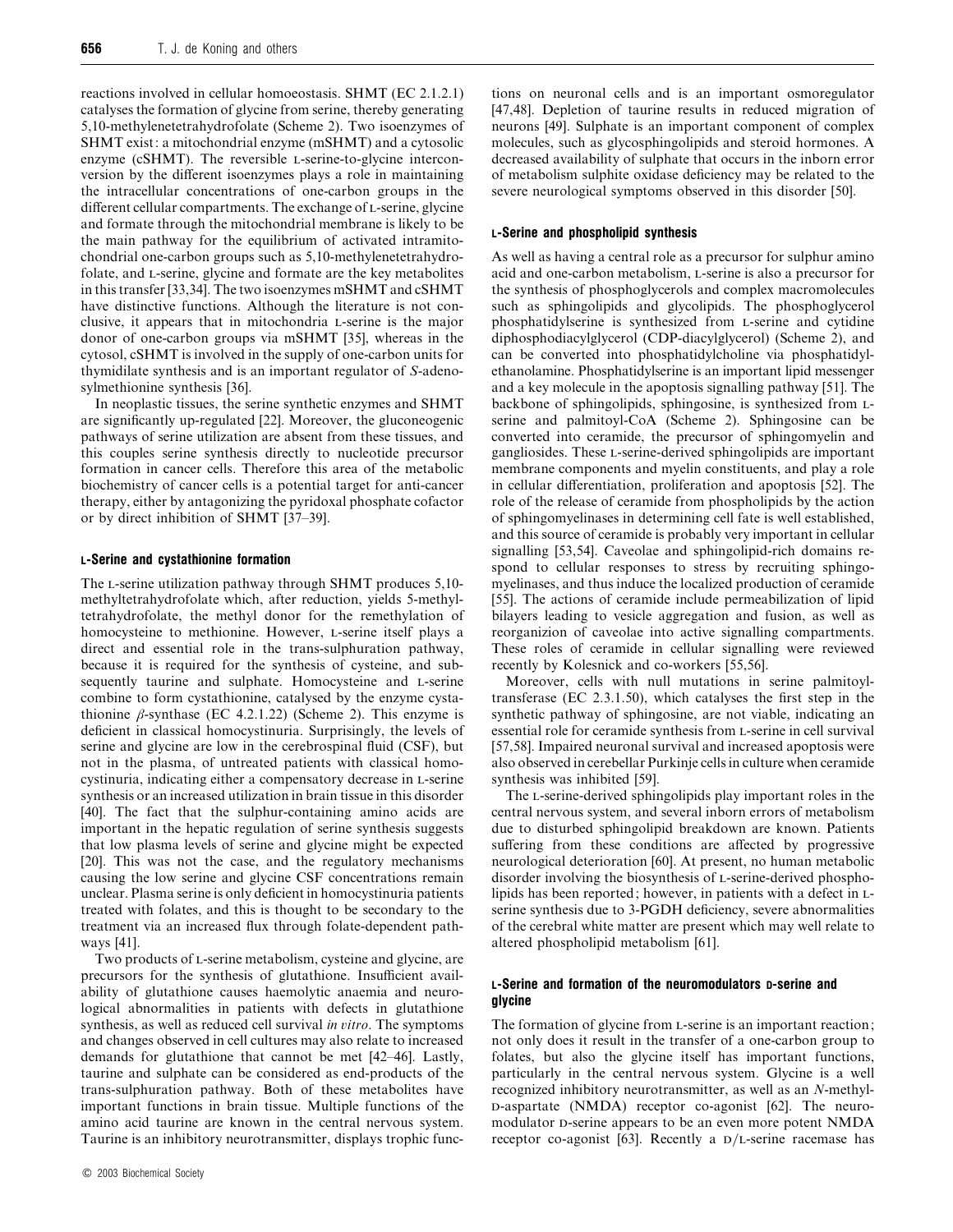been reported, thereby linking the formation of two important neuromodulators, glycine and D-serine, to L-serine catabolism (Scheme 2) [64–66].

With the description of a  $D/L$ -serine racemase, observations made by Krebs in 1935 [67] finally fell into place. He reported the presence of a  $D$ -amino acid oxidase (EC 1.4.3.3) in brain tissue. At present, new and exciting observations link the synthesis of pserine to pyruvate synthesis. De Miranda et al. [30] reported the production of pyruvate in brain tissue via  $D/L$ -serine racemase. These findings relate the L-serine pathway and the synthesis of a -amino acid to energy production in astrocytes. The role of pyruvate synthesis in the astrocyte, or its role in astrocyte–neuron interaction, needs to be determined.

Deficiencies of glycine and D-serine may be involved in the seizures observed in patients with 3-PGDH deficiency, as supplementation with L-serine and glycine in such patients ameliorates their seizures [68]. The role of L-serine metabolism in relation to the neuromodulators glycine and D-serine is discussed in more detail below.

# *L-SERINE IN DEVELOPMENT, PARTICULARLY OF THE CENTRAL NERVOUS SYSTEM*

The metabolism of the amino acids L-serine and glycine during foetal development appears to be somewhat different from that of other amino acids, because the foetus synthesizes the majority of these two amino acids itself. The transport of both serine and glycine from the mother to the foetus seems to be limited. In foetal sheep neither serine nor glycine is transported across the placenta in significant amounts from mother to foetus [69,70]. This observation was confirmed for glycine in human pregnancies [71]. A shuttle appears to exist between the foetal placenta and the foetal liver. *In io* studies in sheep showed that the foetal placenta produces significant amounts of glycine, and that this is used in the foetal liver to produce serine [69,70,72]. The enzymes of the serine biosynthetic pathway have a very high activity in the foetal liver, which decreases in the perinatal period, followed by a further fall to attain the low adult values. Observations by others suggest that L-serine formation via 3-phosphoglycerate is of importance in foetal serine production at this developmental stage [18,73]. This hepatic serine production during foetal life probably reflects the role of the serine pathway in providing precursors for DNA and RNA synthesis for cellular proliferation. A dysfunction of the foetal serine-to-glycine interconversion has been proposed in intrauterine growth retardation, where low foetal plasma serine and glycine concentrations have been observed [74,75].

Serine concentrations are high in all body fluids in early foetal development (measured by standard amino acid analysis and thus comprising both  $D$ - and  $L$ -serine). However, once a blood– brain barrier has been established, differences in serine concentrations between plasma and the CSF emerge [76]. It is very likely that, when a blood–brain barrier is present, the brain has to rely on its own synthesis of L-serine. The affinity of the neutral amino acid transporter for the transport of serine and glycine across the blood–brain barrier is low [77]. The presence of a serine synthesis pathway in brain tissue was established a long time ago [78]. 3- PGDH is highly expressed in foetal tissues, including brain tissue [25]. This means that, although plasma serine concentrations are high and the liver synthesizes significant amounts of L-serine, Lserine is also synthesized *de noo* in many tissues. Data from *in situ* hybridization of 3-PGDH during development of the central nervous system showed a very strong expression of 3-PGDH mRNA during early foetal development, especially in the ventricular and subventricular zones of the foetal brain (T. J. de Koning, O. Heinonen, L. W. J. Klomp, B. T. Poll-The, R. Surtees and A. J. Copp, unpublished work). Again, this probably relates to the fact that the ventricular and subventricular zones are tissues with a high rate of cell proliferation. Impairment of neuronal proliferation in early foetal life has been associated with microcephaly [80]. It is not unlikely that impairment of neuronal proliferation is related to the development of microcephaly observed in patients with a defect in serine biosynthesis (T. J. de Koning, O. Heinonen, L. W. J. Klomp, B. T. Poll-The, R. Surtees and A. J. Copp, unpublished work).

The role of L-serine in the central nervous system is not restricted to providing nucleotide precursors required for cell proliferation. Savoca et al. [81] showed that L-serine itself clearly had trophic effects on neurons in culture. They demonstrated that the addition of L-serine in physiological concentrations had a marked effect on dendritogenesis and axon length in these cells, whereas these effects were not observed when  $D$ -serine or glycine was added to the cultures. These observations have been confirmed by others in later experiments [82,83].

The metabolism of the L-serine-derived neuromodulators glycine and D-serine is similar to that of glutamate, being restricted to glial cells ([83–86]; T. J. de Koning, O. Heinonen, L. W. J. Klomp, B. T. Poll-The, R. Surtees and A. J. Copp, unpublished work). These cells clearly provide the microenvironment for optimal neuronal development and neuronal functioning, and it is likely that *L*-serine homoeostasis plays a pivotal role in maintaining this optimal microenvironment. A model describing how astrocytes and neurons interact and how p-serine is released by astrocytes was proposed by Snyder and Kim [87]. They suggested that glutamate not only binds to the NMDA receptor complex, but also triggers the release of p-serine from nearby astrocytes via activation of non-NMDA receptors. Subsequently, both glutamate and p-serine will activate the post-synaptic NMDA receptor complex.

Of the two neuromodulators glycine and D-serine, the role of glycine in neurotransmission has long been known. It is the major inhibitory neurotransmitter in the spinal cord and brain stem, and its functions include the regulation of locomotor behaviour [88]. Recently, the importance of glycine and the activation of glycine receptors during foetal brain development was established, and a function in cellular signalling for neuronal development and the maturation of synapses has been suggested [88].

Both glycine and D-serine are obligatory co-agonists of the NMDA receptor complex. Activation of the NMDA receptor complex is important during the development of the foetal brain [89]. However, little information is available on the presence and concentrations of D-serine during brain development. In human foetal brain tissue, concentrations appear to be high in the frontal cortex throughout foetal development, and become lower after birth [90]. At present, it is not clear from the literature whether  $\Delta$ -serine is present during human development in organs other than the brain. The presence of p-serine was established in rodent tissues, where it was shown that D-serine is present almost exclusively in brain tissue, with low concentrations being observed in kidney and testis [91].

Although both D-serine and glycine are ligands for NMDA receptors, regional differences in their concentrations occur, and in postnatal rodent brain different developmental 'profiles' are found in the forebrain and cerebellum [85,92]. For instance, Dserine co-localizes with the NR2A/B NMDA receptor subtype in distinct areas of the brain, and in most areas with a high immunoreactivity for D-serine a low immunoreactivity for glycine is observed, and vice versa [92]. Not only are D-serine and glycine distributed unevenly throughout the brain, they also have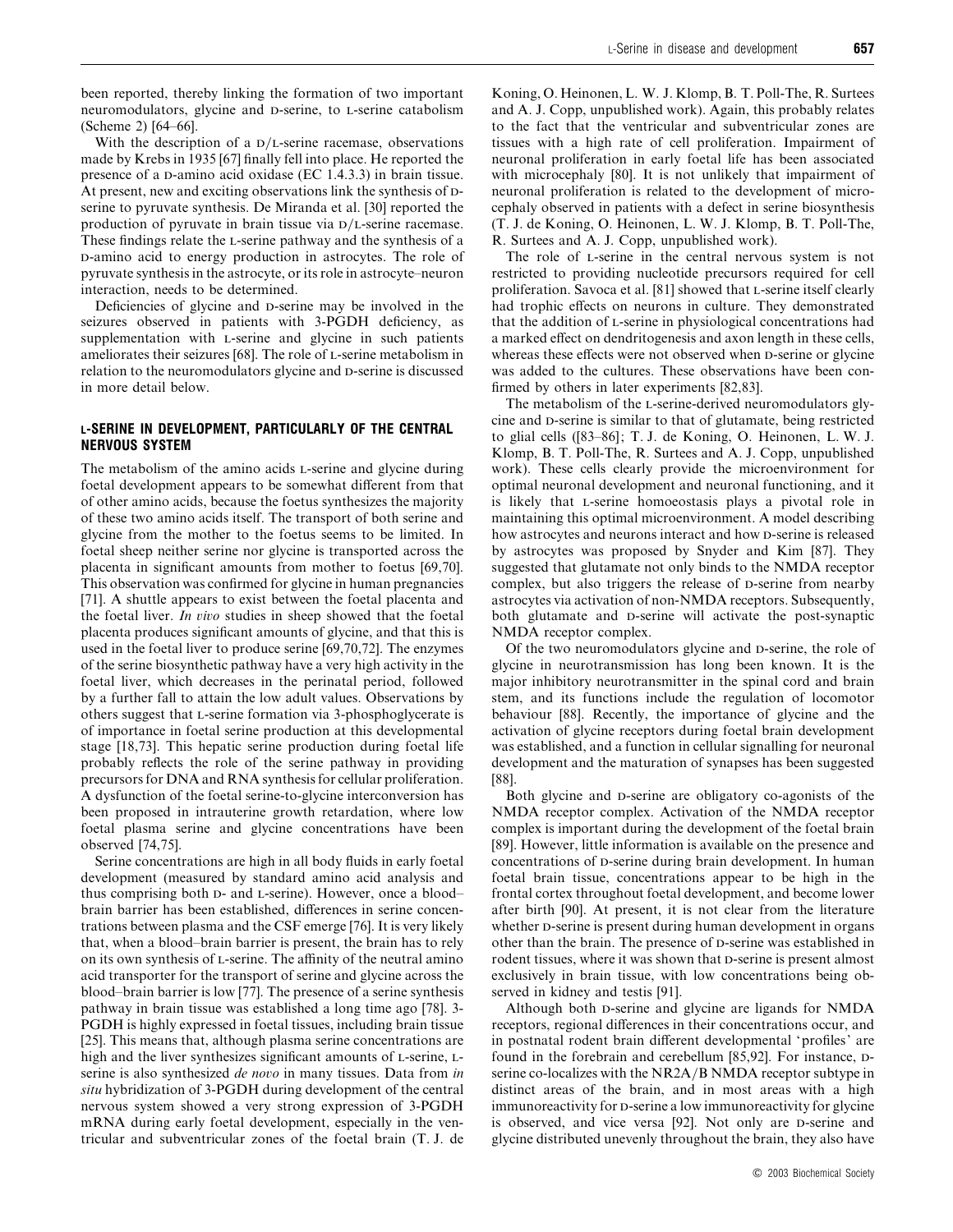distinct developmental profiles during postnatal development of the cerebellum. In the rat, p-serine concentrations in the cerebellum are high at birth and decline with age, whereas glycine concentrations rise with age, and in the adult cerebellum the main neurotransmitter appears to be glycine [92].

Interestingly, in some areas of the rat brain both  $\Delta$ -serine and glycine are present at high concentrations. In the olfactory bulb a high immunoreactivity for both p-serine and glycine was demonstrated [92]. 3-PGDH is highly expressed in the olfactory bulb as well, indicating that extensive biosynthesis takes place (T. J. de Koning, O. Heinonen, L. W. J. Klomp, B. T. Poll-The, R. Surtees and A. J. Copp, unpublished work). The functions of L-serine, D-serine and glycine in the olfactory bulb remain to be elucidated.

Not only do astrocytes metabolize L-serine, it is likely that these cells release a significant amount of the L-serine synthesized to supply neurons with the necessary precursors for phospholipid synthesis. Neurons in culture use exogenous L-serine for the synthesis of L-serine-derived phospholipids. The biosynthesis of these phospholipids is severely decreased in the absence of Lserine or glycine [93].

Taken together, the important roles of L-serine and L-serinederived neuromodulators in neurotransmission and phospholipid synthesis during foetal and postnatal development require that the synthetic and catabolic pathways of L-serine are tightly regulated. To date, sparse data are available on the regulation of these pathways in different cell types [94–96].

It will be clear from these observations that the synthesis and metabolism of *L*-serine are important in foetal development, especially of the foetal brain, and that these pathways will have specific roles in brain function. Therefore one will expect serious brain dysfunction when the -serine biosynthesis pathway or pathways of L-serine catabolism are compromised or altered.

# *L-SERINE AND DISEASE*

Disorders of amino acid catabolism are among the most frequent inborn errors of metabolism in humans, and have been recognized for many years. The clinical phenotypes are variable, but are often accompanied by extensive neurological dysfunction, illustrated by the natural history of untreated patients with phenylketonuria [97]. The hallmark of the biochemical diagnosis of these aminoacidopathies is the detection of characteristic metabolites accumulating in body fluids. No such inborn errors of -serine catabolism resulting in markedly elevated serine concentrations have been identified. This is in contrast with errors of glycine catabolism, of which non-ketotic hyperglycinaemia is a severe neurodegenerative disorder associated with intractable seizures due to a defect of the glycine cleavage system, accompanied by very high glycine concentrations in CSF and plasma [98]. However, moderately elevated serine and glycine concentrations have been associated with schizophrenia, indicating altered serine/glycine metabolism and pointing towards a specific genetic defect in some families [99]. More recently, the first disorders of serine biosynthesis were reported in human disease [100]. These patients were severely affected with neurological symptoms, and once again illustrate the importance of the serine biosynthesis pathway for brain development and function.

# *Serine and glycine in psychiatric disorders*

Elevations in the plasma levels and urinary excretion of serine and glycine have been reported in patients suffering from schizophrenia and psychosis [101–103]. Subsequent studies showed the plasma activity of SHMT to be low, and serine and glycine concentrations to be elevated in some brain areas, in schizophrenic patients. A lowered SHMT activity was observed in the temporal lobes of schizophrenic patients [99,104,105]. Unfortunately, in these studies no discrimination was made between the enzyme activity of the different SHMT isoforms, but the above findings suggested an alteration in the regulation or specific activity of SHMT [106]. Animal models have been generated to study these interesting observations in more detail [107].

However, this area is controversial. The findings of abnormal concentrations of serine and glycine associated with psychiatric disorders have not been confirmed by other studies [108,109]. An alternative hypothesis for the biological origin of these disorders is exactly the opposite, namely that hypofunction of the glutamatergic system and NMDA receptors may exist. Stimulation of the NMDA receptors with glycine, D-serine or D-cycloserine may thus be beneficial to patients with schizophrenia [110–112].

In any event, the psychiatric disorders in which serine and glycine metabolism have been investigated are likely to be heterogeneous in their pathogenesis. To resolve the causative role of the amino acids, more detailed information on the regulation of the pathways involved and the specific activity of particular enzymes, as well as a better understanding of the biological functions of L-serine, D-serine and glycine, are necessary. A recent breakthrough in this area of research again points towards involvement of the NMDA receptor complex and Dserine in patients with schizophrenia. Chumakov et al. [113] observed a genetic association between schizophrenia and  $D$ amino acid oxidase in a large series of patients, suggesting that the NMDA receptor pathway plays a role in this disorder.

## *Serine deficiency disorders*

Jaeken et al.  $[100, 114]$  were the first to report disorders of  $L$ serine synthesis in patients with neurological symptoms. In contrast with the disorders of amino acid catabolism, these patients were identified because of very low concentrations of serine and glycine in plasma and CSF. Two disorders of serine biosynthesis have been reported so far: 3-PGDH deficiency and PSP deficiency.

3-PGDH-deficient patients suffer from serious neurological symptoms, such as congenital microcephaly, seizures and severe psychomotor retardation [114]. Magnetic resonance imaging of the brains of patients with 3-PGDH deficiency shows a characteristic attenuation of white matter volume and hypomyelination [61]. The seizures do respond to oral treatment with high dosages of  $L$ -serine alone or in combination with glycine  $[68, 114, 115]$ . Long-term follow-up of these patients showed that not all patients remained free of seizures, and that the outcome is likely to be much better if the disorder is diagnosed and treated early in life [116].

The diagnosis can be made relatively easily by analysing plasma and/or CSF amino acid levels in the fasting state, where low concentrations of serine and glycine will be detected. The biochemical abnormalities are more pronounced in CSF than in plasma, and for this reason CSF analysis is preferable, whereas urine analysis has no value. 3-PGDH deficiency can be confirmed in cultured skin fibroblasts. Recently, genetic defects have been identified in patients with 3-PGDH deficiency; so far, only missense mutations in the C-terminal region of the gene have been identified [25]. Expression studies and expression of a mutant protein lacking the last 209 amino acids of the C-terminal region demonstrated considerable residual enzyme activity, a finding similar to that in fibroblasts from patients [25,117]. These data suggest that the mutations observed in patients to date are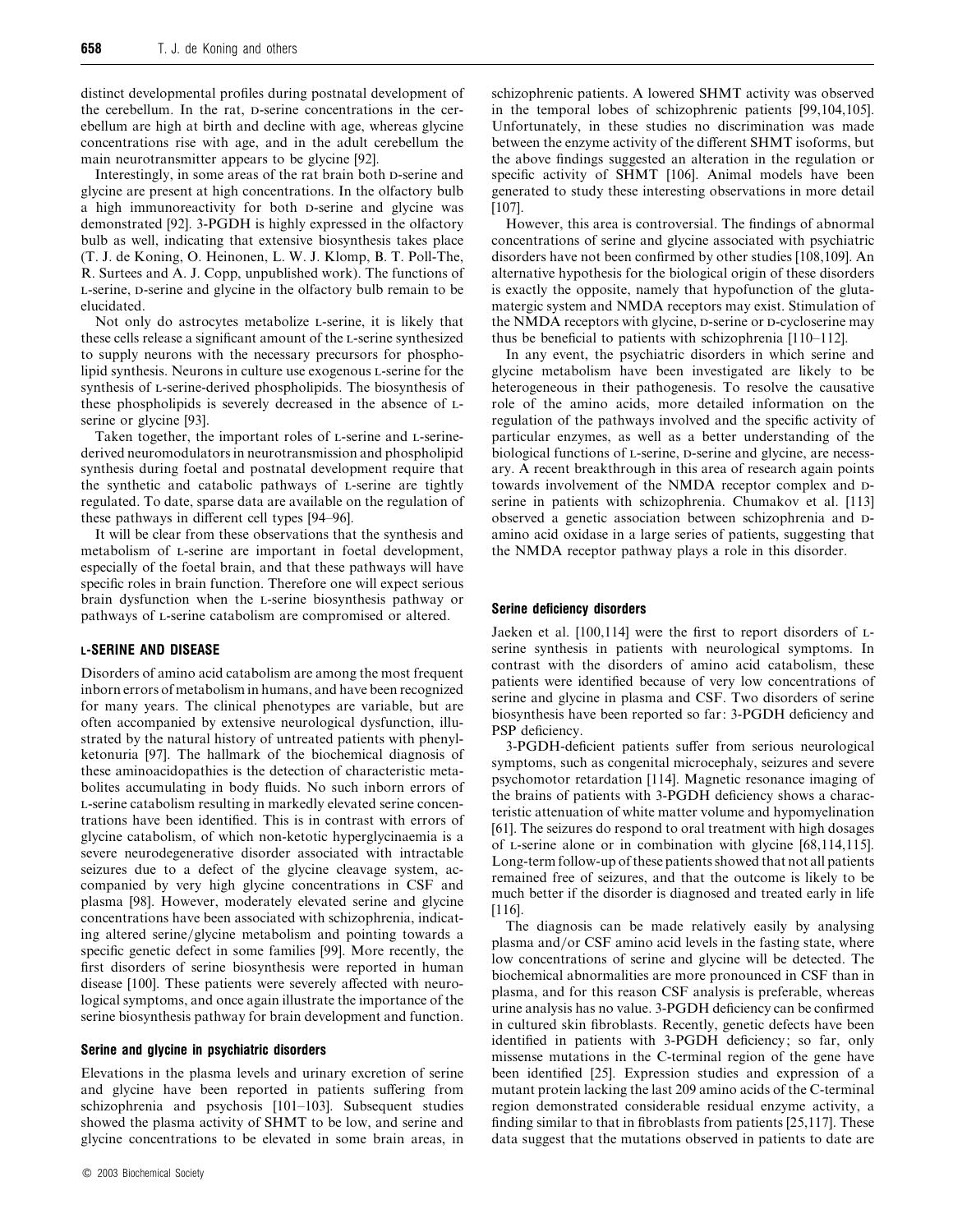relatively mild. One may speculate that mutant proteins with less residual activity might not be compatible with life.

The second disorder of serine biosynthesis, PSP deficiency, has only been reported in a single patient [118]. This boy, who also suffered from Williams syndrome, had low CSF serine levels, but the deficiency was less pronounced than what is usually observed in 3-PGDH deficiency. A deficiency of PSP activity was detected in skin fibroblasts, and a favourable response to treatment with L-serine was reported.

Finally, there is another interesting case report of a patient with serine deficiency of unknown cause [119]. The patient was a girl with a progressive polyneuropathy combined with ichthyosis, growth retardation and delayed puberty. However, the activities of the three L-serine biosynthetic enzymes were normal in cultured skin fibroblasts, and the basic defect remains to be resolved. Nevertheless, treatment with L-serine resulted in an impressive improvement in muscle strength, and the girl's ichthyosis also resolved.

Not only have patients with low serine concentrations been reported, but also a patient with glycine deficiency has been described recently, and it is very likely that further disorders of amino acid synthesis will be discovered [120]. The existence of these serine and glycine deficiency disorders underscores the need for careful evaluation of amino acid concentrations in body fluids in patients with disorders of the central nervous system. It is clear from the disorders discussed above that when amino acids in body fluids are investigated, low concentrations are equally as important as elevated concentrations.

# *CONCLUSIONS*

Almost 150 years have passed since the discovery of the amino acid serine. Although many of its functions in the human have been unravelled, a complete understanding of the effects of an excess or a deficiency of serine is still far away. Its undisputed role in cerebral function warrants continued research into the metabolic and molecular genetic aspects of serine homoeostasis. The generation of animals with conditional germline mutations in the key enzymes of L-serine biosynthesis and catabolism, such as  $3$ -PGDH and  $D/L$ -serine racemase, will be of great importance in enhancing our understanding of serine homoeostasis.

### *REFERENCES*

- 1 Cramer, E. (1865) Ueber die bestandtheile der seide. J. Prakt. Chem. *96*, 76–98 2 Fischer, E. and Leuchs, H. (1902) Synthese des serins, der l-glucosaminsäure und
- anderer oxyaminosäuren. Ber. Dtsch. Chem. Ges. 35, 3787-3805 Fischer, E. (1907) Vortkommen von L-serin in der seide. Ber. Dtsch. Chem. Ges.
- *40*, 1501–1505
- 4 Stein, W. H., Moore, S., Stamm, G., Chou, C. Y. and Bergmann, M. (1942) Aromatic sulfonic acids as reagents for amino acids ; the preparation of L-serine, L-alanine, L-phenylalanine, L-leucine from protein hydrolysates. J. Biol. Chem. *143*, 121–129
- 5 Greenstein, J. P. and Winitz, M. (1961) Serine. In Chemistry of the Amino Acids (Greenstein, J. P. and Winitz, M., eds.), pp. 2202–2237, John Wiley and Sons, New York
- 6 Rose, W. C., Haines, W. J. and Johnson, J. E. (1942) The role of the amino acids in human nutrition. J. Biol. Chem. *146*, 683–684
- 7 Rose, W. C. (1949) Amino acid requirements of man. Fed. Proc. Fed. Am. Soc. Exp. Biol. *8*, 546–552
- 8 McCoy, T. A., Maxwell, M. and Neumann, R. E. (1956) The amino acid requirements of the Walker carcinoma 256 in vitro. Cancer Res. *16*, 979–984
- 9 Eagle, H. (1959) Amino acid metabolism in mammalian cell cultures. Science *130*, 432– 437
- 10 Snell, K., Natsumeda, Y. and Weber, G. (1987) The modulation of serine metabolism in hepatoma 3924A during different phases of cellular proliferation in culture. Biochem. J. *245*, 609–612
- Narkewicz, M. R., Thureen, P. J., Sauls, S. D., Tjoa, S., Nikolayevsky, N. and Fennessey, P. V. (1996) Serine and glycine metabolism in hepatocytes from mid gestation fetal lambs. Pediatr. Res. *39*, 1085–1090
- 12 Lowry, M., Hall, D. E., Hall, M. S. and Brosnan, J. T. (1987) Renal metabolism of amino acids *in vivo*: studies on serine and glycine fluxes. Am. J. Physiol. *252*, F304–F309
- 13 Ichihara, A. and Greenberg, D. M. (1957) Further studies on the pathway of serine formation from carbohydrate. J. Biol. Chem. *224*, 331–340
- 14 Sallach, H. J. (1956) Formation of serine from hydroxypyruvate and L-alanine. J. Biol. Chem. *223*, 1101–1108
- 15 Rowsell, E. V., Snell, K., Carnie, J. A. and Al Tai, A. H. (1969) Liver-L-alanineglyoxylate and L-serine-pyruvate aminotransferase activities : an apparent association with gluconeogenesis. Biochem. J. *115*, 1071–1073
- 16 Cheung, G. P., Cotropia, J. P. and Sallach, H. J. (1969) The effects of dietary protein on the hepatic enzymes of serine metabolism in the rabbit. Arch. Biochem. Biophys. *129*, 672–682
- 17 Snell, K. (1986) The duality of pathways for serine biosynthesis is a fallacy. Trends Biochem. Sci. *11*, 241–243
- 18 Snell, K. (1984) Enzymes of serine metabolism in normal, developing and neoplastic rat tissues. Adv. Enzyme Regul. *22*, 325– 400
- 19 Fallon, H. J., Hackney, E. J. and Byrne, W. L. (1966) Serine biosynthesis in rat liver. Regulation of enzyme concentration by dietary factors. J. Biol. Chem. *241*, 4157– 4167
- 20 Achouri, Y., Robbi, M. and Van Schaftingen, E. (1999) Role of cysteine in the dietary control of the expression of 3-phosphoglycerate dehydrogenase in rat liver. Biochem. J. *344*, 15–21
- Fell, D. A. and Snell, K. (1988) Control analysis of mammalian serine biosynthesis. Feedback inhibition on the final step. Biochem. J. *256*, 97–101
- 22 Snell, K., Natsumeda, Y., Eble, J. N., Glover, J. L. and Weber, G. (1988) Enzymic imbalance in serine metabolism in human colon carcinoma and rat sarcoma. Br. J. Cancer *57*, 87–90
- 23 Strunck, E., Frank, K., Tan, M. I. and Vollmer, G. (2001) Expression of l-3 phosphoserine phosphatase is regulated by reconstituted basement membrane. Biochem. Biophys. Res. Commun. *281*, 747–753
- 24 Cho, H. M., Jun, D. Y., Bae, M. A., Ahn, J. D. and Kim, Y. H. (2000) Nucleotide sequence and differential expression of the human 3-phosphoglycerate dehydrogenase gene. Gene *245*, 193–201
- 25 Klomp, L. W., de Koning, T. J., Malingre, H. E., van Beurden, E. A., Brink, M., Opdam, F. L., Duran, M., Jaeken, J., Pineda, M., van Maldergem, L. et al. (2000) Molecular characterization of 3-phosphoglycerate dehydrogenase deficiency – a neurometabolic disorder associated with reduced L-serine biosynthesis. Am. J. Hum. Genet. *67*, 1389–1399
- 26 Xue, H. H., Fujie, M., Sakaguchi, T., Oda, T., Ogawa, H., Kneerm, N. M., Lardy, H. A. and Ichiyama, A. (1999) Flux of the L-serine metabolism in rat liver. The predominant contribution of serine dehydratase. J. Biol. Chem. *274*, 16020–16027
- 27 Xue, H. H., Sakaguchi, T., Fujie, M., Ogawa, H. and Ichiyama, A. (1999) Flux of the L-serine metabolism in rabbit, human, and dog livers. Substantial contributions of both mitochondrial and peroxisomal serine : pyruvate/alanine : glyoxylate aminotransferase. J. Biol. Chem. *274*, 16028–16033
- 28 Felig, P., Owen, O. E., Wahren, J. and Cahill, Jr, G. F. (1969) Amino acid metabolism during prolonged starvation. J. Clin. Invest. *48*, 584–594
- 29 Felig, P. (1975) Amino acid metabolism in man. Annu. Rev. Biochem. *44*, 933–955
- 30 De Miranda, J., Panizzutti, R., Foltyn, V. N. and Wolosker, H. (2002) Cofactors of serine racemase that physiologically stimulate the synthesis of the N-methyl-Daspartate (NMDA) receptor coagonist D-serine. Proc. Natl. Acad. Sci. U.S.A. *99*, 14542–14547
- 31 Cochat, P. and Rolland, M. O. (2000) Primary hyperoxalurias. In Inborn Metabolic Diseases (Fernandes, J., Saudubray, J. M. and van den Berghe, G., eds.), pp. 446– 452, Springer-Verlag, Berlin
- 32 Wadman, S. K., Duran, M., Ketting, D., Bruinvis, L., De Bree, P. K., Kamerling, J. P., Gerwig, G. J., Vliegenthart, J. F., Przyrembel, H., Becker, K. and Bremer, H. J. (1976) D-Glyceric acidemia in a patient with chronic metabolic acidosis. Clin. Chim. Acta *71*, 477– 484
- 33 Cybulski, R. L. and Fisher, R. R. (1976) Intramitochondrial localization and proposed metabolic significance of serine transhydroxymethylase. Biochemistry *15*, 3183–3187
- 34 Appling, D. R. (1991) Compartmentation of folate-mediated one-carbon metabolism in eukaryotes. FASEB J. *5*, 2645–2651
- 35 Fu, T. F., Rife, J. P. and Schirch, V. (2001) The role of serine hydroxymethyltransferase isozymes in one-carbon metabolism in MCF-7 cells as determined by 13C NMR. Arch. Biochem. Biophys. *393*, 42–50
- 36 Herbig, K., Chiang, E. P., Lee, L. R., Hills, J., Shane, B. and Stover, P. J. (2002) Cytoplasmic serine hydroxymethyltransferase mediates competition between folatedependent deoxyribonucleotide and S-adenosylmethionine biosyntheses. J. Biol. Chem. *277*, 38381–38389
- Lin, H. B., Falchetto, R., Mosca, P. J., Shabanowitz, J., Hunt, D. F. and Hamlin, J. L. (1996) Mimosine targets serine hydroxymethyltransferase. J. Biol. Chem. *271*, 2548–2556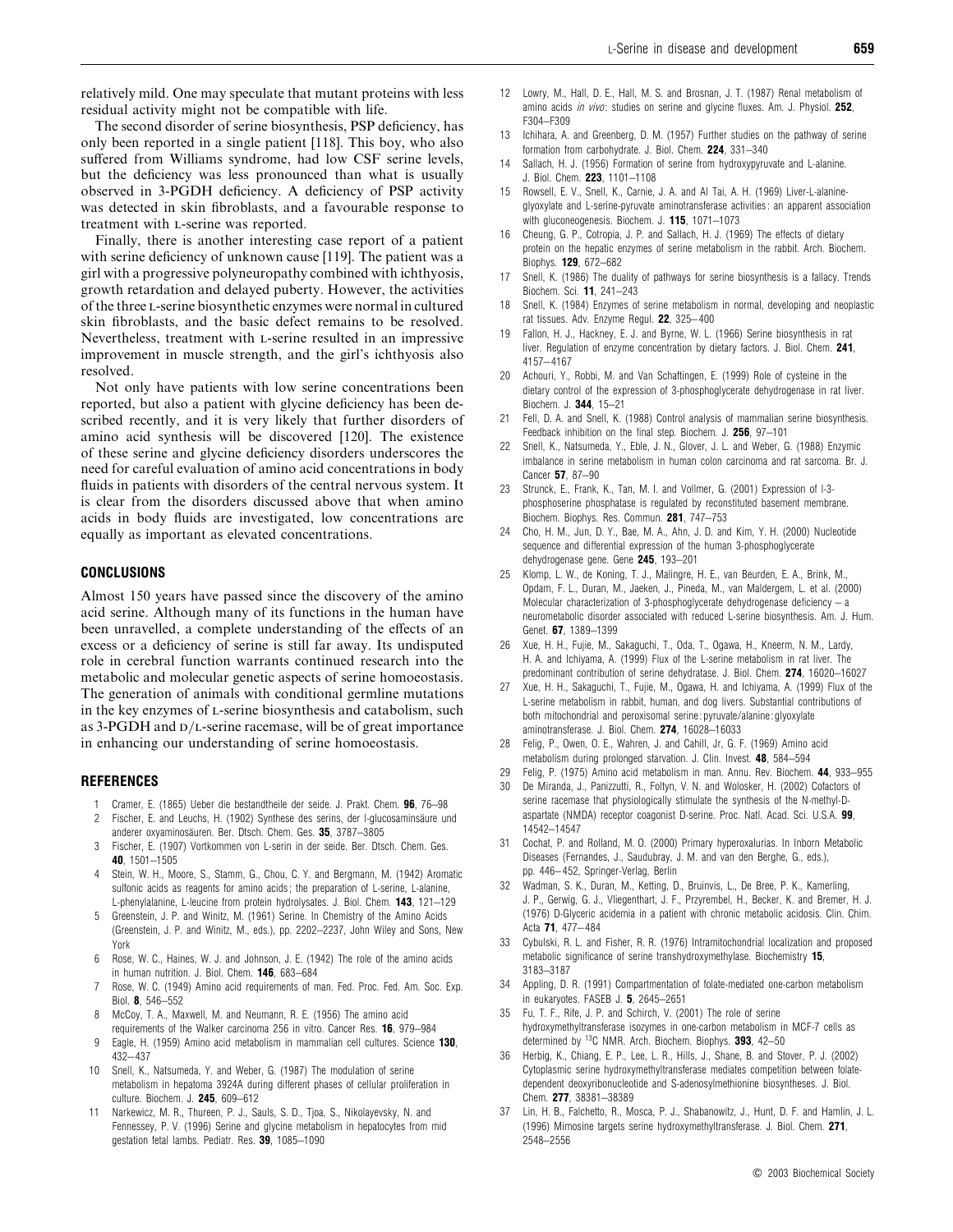- 38 Renwick, S. B., Snell, K. and Baumann, U. (1998) The crystal structure of human cytosolic serine hydroxymethyltransferase : a target for cancer chemotherapy. Structure *6*, 1105–1116
- 39 Trakatellis, A., Dimitriadou, A., Exindari, M., Christodoulou, D., Malissiovas, N., Antoniadis, A. and Haitoglou, K. (1994) Effect of combination of deoxypyridoxine with known anti-proliferative or immunosuppressive agents on lymphocyte serine hydroxymethyltransferase. Postgrad. Med. J. *70* (Suppl. 1), S89–S92
- 40 Surtees, R., Bowron, A. and Leonard, J. (1997) Cerebrospinal fluid and plasma total homocysteine and related metabolites in children with cystathionine beta-synthase deficiency : the effect of treatment. Pediatr. Res. *42*, 577–582
- 41 Dudman, N. P., Tyrrell, P. A. and Wilcken, D. E. (1987) Homocysteinemia : depressed plasma serine levels. Metab. Clin. Exp. *36*, 198–201
- 42 Ristoff, E. and Larsson, A. (1998) Patients with genetic defects in the gammaglutamyl cycle. Chem. Biol. Interact. *111/112*, 113–121
- 43 Grimble, R. F. and Grimble, G. K. (1998) Immunonutrition : role of sulfur amino acids, related amino acids, and polyamines. Nutrition *14*, 605–610
- 44 Ceccon, M., Giusti, P., Facci, L., Borin, G., Imbesi, M., Floreani, M. and Skaper, S. D. (2000) Intracellular glutathione levels determine cerebellar granule neuron sensitivity to excitotoxic injury by kainic acid. Brain Res. *862*, 83–89
- 45 Wullner, U., Seyfried, J., Groscurth, P., Beinroth, S., Winter, S., Gleichmann, M., Heneka, M., Loschmann, P., Schulz, J. B., Weller, M. and Klockgether, T. (1999) Glutathione depletion and neuronal cell death: the role of reactive oxygen intermediates and mitochondrial function. Brain Res. *826*, 53–62
- 46 Dringen, R., Pfeiffer, B. and Hamprecht, B. (1999) Synthesis of the antioxidant glutathione in neurons: supply by astrocytes of CysGly as precursor for neuronal glutathione. J. Neurosci. *19*, 562–569
- 47 Lima, L. (1999) Taurine and its trophic effects in the retina. Neurochem. Res. *24*, 1333–1338
- 48 Schousboe, A. and Pasantes-Morales, H. (1992) Role of taurine in neural cell volume regulation. Can. J. Physiol. Pharmacol. *70* (Suppl.), S356–S361
- 49 Moran, J., Maar, T., Gegelashvili, G., Bock, E., Schousboe, A. and Pasantes-Morales, H. (1996) Taurine deficiency and neuronal migration. Adv. Exp. Med. Biol. *403*, 519–526
- 50 Johnson, J. L. and Duran, M. (2001) Molybdenum cofactor deficiency and isolated sulfite oxidase deficiency. In The Metabolic and Molecular Bases of Inherited Disease (Scriver, C. R., Beaudet, A. L., Valle, D. and Sly, W. S., eds.), pp. 3163–3177, McGraw-Hill, Inc., New York
- 51 Tyurina, Y. Y., Shvedova, A. A., Kawai, K., Tyurin, V. A., Kommineni, C., Quinn, P. J., Schor, N. F., Fabisiak, J. P. and Kagan, V. E. (2000) Phospholipid signaling in apoptosis : peroxidation and externalization of phosphatidylserine. Toxicology *148*, 93–101
- 52 Perry, D. K. and Hannun, Y. A. (1998) The role of ceramide in cell signaling. Biochim. Biophys. Acta *1436*, 233–243
- 53 Hannun, Y. A. and Bell, R. M. (1989) Functions of sphingolipids and sphingolipid breakdown products in cellular regulation. Science *243*, 500–507
- 54 Hannun, Y. A. (1996) Functions of ceramide in coordinating cellular responses to stress. Science *274*, 1855–1859
- 55 Kolesnick, R. N., Goni, F. M. and Alonso, A. (2000) Compartmentalization of ceramide signaling : physical foundations and biological effects. J. Cell. Physiol. *184*, 285–300
- 56 Kolesnick, R. N. and Kronke, M. (1998) Regulation of ceramide production and apoptosis. Annu. Rev. Physiol. *60*, 643–665
- 57 Hanada, K., Nishijima, M., Kiso, M., Hasegawa, A., Fujita, S., Ogawa, T and Akamatsu, Y. (1992) Sphingolipids are essential for the growth of Chinese hamster ovary cells. Restoration of the growth of a mutant defective in sphingoid base biosynthesis by exogenous sphingolipids. J. Biol. Chem. *267*, 23527–23533
- 58 Buede, R., Rinker-Schaffer, C., Pinto, W. J., Lester, R. L. and Dickson, R. C. (1991) Cloning and characterization of LCB1, a *Saccharomyces* gene required for biosynthesis of the long-chain base component of sphingolipids. J. Bacteriol. *173*, 4325– 4332
- Furuya, S., Mitoma, J., Makino, A. and Hirabayashi, Y. (1998) Ceramide and its interconvertible metabolite sphingosine function as indispensable lipid factors involved in survival and dendritic differentiation of cerebellar Purkinje cells. J. Neurochem. *71*, 366–377
- 60 Barth, P. G. (2000) Disorders of sphingolipid metabolism. In Inborn Metabolic Diseases (Fernandes, J, Saudubray, J. M. and van den Berghe, G., eds.), pp. 401– 412, Springer-Verlag, Berlin
- 61 de Koning, T. J., Jaeken, J., Pineda, M., Van Maldergem, L., Poll-The, B. T. and van der Knaap, M. S. (2000) Hypomyelination and reversible white matter attenuation in 3-phosphoglycerate dehydrogenase deficiency. Neuropediatrics *31*, 287–292
- Johnson, J. W. and Ascher, P. (1987) Glycine potentiates the NMDA response in cultured mouse brain neurons. Nature (London) *325*, 529–531
- 63 Matsui, T., Sekiguchi, M., Hashimoto, A., Tomita, U., Nishikawa, T. and Wada, K. (1995) Functional comparison of D-serine and glycine in rodents : the effect on cloned NMDA receptors and the extracellular concentration. J. Neurochem. *65*, 454– 458
- 64 Mothet, J. P., Parent, A. T., Wolosker, H., Brady, Jr, R. O., Linden, D. J., Ferris, C. D., Rogawski, M. A. and Snyder, S. H. (2000) D-Serine is an endogenous ligand for the glycine site of the N-methyl-D-aspartate receptor. Proc. Natl. Acad. Sci. U.S.A. *97*, 4926– 4931
- 65 Wolosker, H., Blackshaw, S. and Snyder, S. H. (1999) Serine racemase : a glial enzyme synthesizing D-serine to regulate glutamate-N-methyl-D-aspartate neurotransmission. Proc. Natl. Acad. Sci. U.S.A. *96*, 13409–13414
- Wolosker, H., Sheth, K. N., Takahashi, M., Mothet, J. P., Brady, Jr, R. O., Ferris, C. D. and Snyder, S. H. (1999) Purification of serine racemase : biosynthesis of the neuromodulator D-serine. Proc. Natl. Acad. Sci. U.S.A. *96*, 721–725
- 67 Krebs, H. A. (1935) Metabolism of amino acids III. Deamination of amino acids. Biochem. J. *29*, 1620–1644
- 68 de Koning, T. J., Duran, M., Dorland, L., Gooskens, R., Van Schaftingen, E., Jaeken, J., Blau, N., Berger, R. and Poll-The, B. T. (1998) Beneficial effects of L-serine and glycine in the management of seizures in 3-phosphoglycerate dehydrogenase deficiency. Ann. Neurol. *44*, 261–265
- 69 Moores, Jr, R. R., Rietberg, C. C., Battaglia, F. C., Fennessey, P. V. and Meschia, G. (1993) Metabolism and transport of maternal serine by the ovine placenta : glycine production and absence of serine transport into the fetus. Pediatr. Res. *33*, 590–594
- 70 Cetin, I., Fennessey, P. V., Sparks, J. W., Meschia, G. and Battaglia, F. C. (1992) Fetal serine fluxes across fetal liver, hindlimb, and placenta in late gestation. Am. J. Physiol. *263*, E786–E793
- 71 Cetin, I., Marconi, A. M., Baggiani, A. M., Buscaglia, M., Pardi, G., Fennessey, P. V. and Battaglia, F. C. (1995) *In vivo* placental transport of glycine and leucine in human pregnancies. Pediatr. Res. *37*, 571–575
- 72 Cetin, I., Fennessey, P. V., Quick, A. N. J., Marconi, A. M., Meschia, G., Battaglia, F. C. and Sparks, J. W. (1991) Glycine turnover and oxidation and hepatic serine synthesis from glycine in fetal lambs. Am. J. Physiol. *260*, E371–E378
- Bismut, H., Poggi-Bach, J. and Plas, C. (1992) Consumption and production of amino acids by insulin-responsive cultured fetal rat hepatocytes : the particular case of serine. Biol. Neonate *62*, 37– 46
- 74 Cetin, I., Corbetta, C., Sereni, L. P., Marconi, A. M., Bozzetti, P., Pardi, G. and Battaglia, F. C. (1990) Umbilical amino acid concentrations in normal and growthretarded fetuses sampled *in utero* by cordocentesis. Am. J. Obstet. Gynecol. *162*, 253–261
- 75 Cetin, I., Marconi, A. M., Bozzetti, P., Sereni, L. P., Corbetta, C., Pardi, G. and Battaglia, F. C. (1988) Umbilical amino acid concentrations in appropriate and small for gestational age infants : a biochemical difference present *in utero*. Am. J. Obstet. Gynecol. *158*, 120–126
- 76 Huether, G. and Lajtha, A. (1991) Changes in free amino acid concentrations in serum, brain, and CSF throughout embryogenesis. Neurochem. Res. *16*, 145–150
- 77 Smith, Q. R., Momma, S., Aoyagi, M. and Rapoport, S. I. (1987) Kinetics of neutral amino acid transport across the blood-brain barrier. J. Neurochem. *49*, 1651–1658
- 78 Bridgers, W. F. (1965) The biosynthesis of serine in mouse brain extracts. J. Biol. Chem. *240*, 4591– 4597
- 79 Reference deleted
- 80 Evrard, P., de Saint-Georges, P., Kadhim, H. J. and Gadisseux, J.-F. (1989) Pathology of prenatal encephalopathies. In Child Neurology and Developmental Disabilities : Selected Proceedings of the Fourth International Child Neurology Congress (French, J., Harel, S. and Casaer, P., eds.), pp. 153–176, Paul H. Brookes, Baltimore
- 81 Savoca, R., Ziegler, U. and Sonderegger, P. (1995) Effects of L-serine on neurons *in vitro*. J. Neurosci. Methods *61*, 159–167
- Mitoma, J., Furuya, S. and Hirabayashi, Y. (1998) A novel metabolic communication between neurons and astrocytes : non-essential amino acid L-serine released from astrocytes is essential for developing hippocampal neurons. Neurosci. Res. *30*, 195–199
- 83 Furuya, S., Tabata, T., Mitoma, J., Yamada, K., Yamasaki, M., Makino, A., Yamamoto, T., Watanabe, M., Kano, M. and Hirabayashi, Y. (2000) L-Serine and glycine serve as major astroglia-derived trophic factors for cerebellar Purkinje neurons. Proc. Natl. Acad. Sci. U.S.A. *97*, 11528–11533
- 84 Sato, K., Yoshida, S., Fujiwara, K., Tada, K. and Tohyama, M. (1991) Glycine cleavage system in astrocytes. Brain Res. *567*, 64–70
- Nagata, Y., Horiike, K. and Maeda, T. (1994) Distribution of free D-serine in vertebrate brains. Brain Res. *634*, 291–295
- Martinez-Hernandez, A., Bell, K. P. and Norenberg, M. D. (1977) Glutamine synthetase : glial localization in brain. Science *195*, 1356–1358